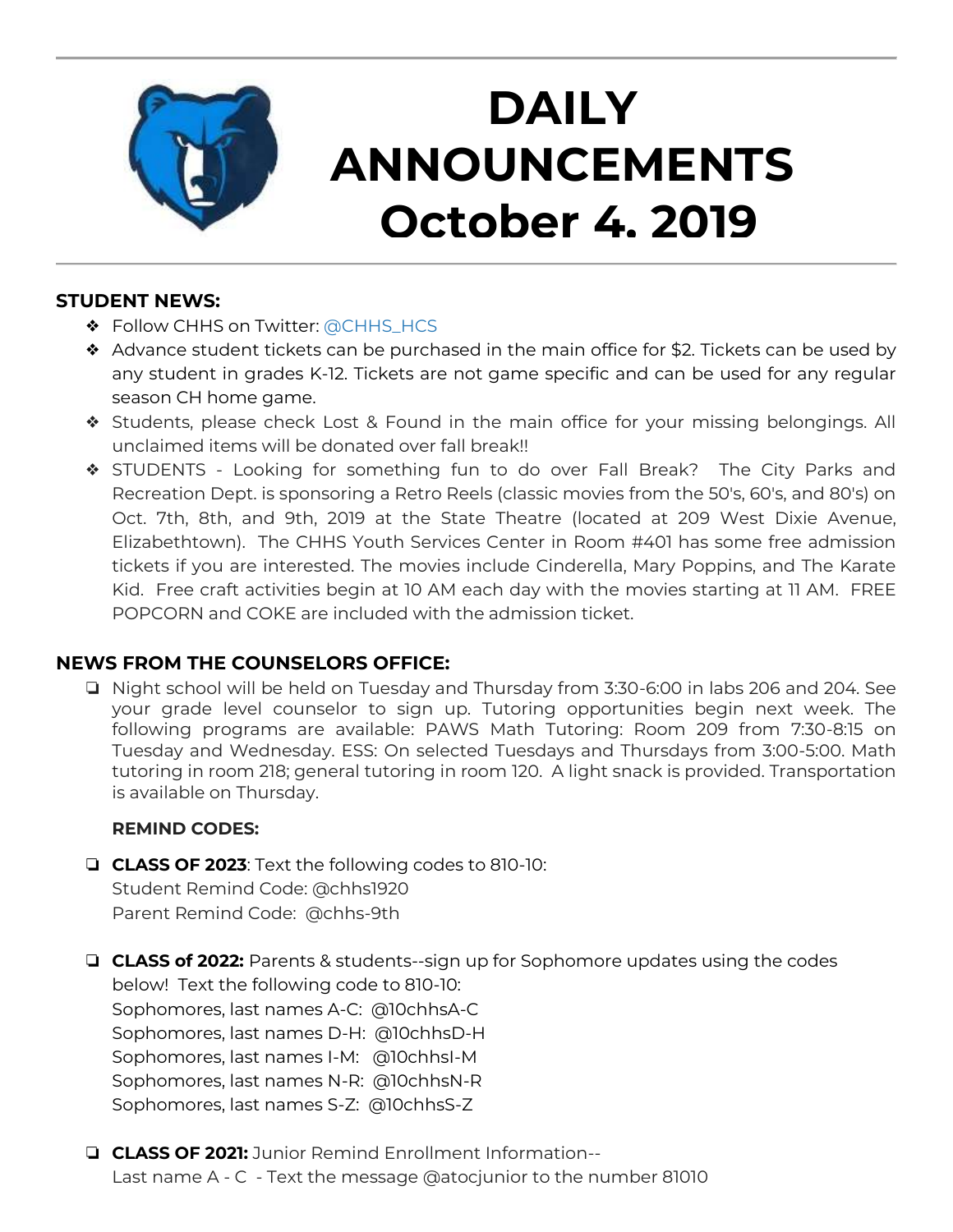

Last name D - H - Text the message @dtohjunior to the number 81010 Last Name I - M - Text the message @itomjunior to the number 81010 Last Name N - R - Text the message @ntorjunior to the number 81010 Last Name S - Z - Text the message @stozjunior to the number 81010

❏ **CLASS OF 2020:** Students can only join ONE student account for these. Parents can join only ONE parent account. **Student Accounts:** Senior Class Information--Text @chhssrinfo to 81010; Senior College Information--Text @srcollege to 81010 (includes Senior Class Information); Early College Seniors-- Text @cdk632 to 81010 (Includes Sr Class and Sr College) **Parent Accounts:** Senior Class Parent Information--Text @3g94ke to 81010; Senior Parent College Information--Text @kfgd72 to 81010 (includes Senior Class Information); Early College Seniors--Text @cdk632 to 81010 (Includes Sr Class and Sr College)

#### **UPCOMING EVENTS:**

- October 3: Underclass picture retakes
- October 7-11: No School/Fall Break
- October 14: No school for students. PLD for faculty & staff
- October 16: Progress Reports will be sent home
- October 18: Balfour will be in the Big Gym during PH
- October 25: Balfour will be in the Commons during PH
- October 25: Last day for Drape/Tuix retakes. Senior Group picture
- November 4: FDEA--No School
- November 5: Election Day--No School
- November 19: Blood Drive
- November 27-29: Thanksgiving Break--No School

## **CLUB NEWS:**

- → Game Club members meet every Monday after school until 5:30 with Mr. Menendez in room 129.
- → Central Hardin is celebrating National German week from September 30 October 4.
- ➔ Drama Club, with members of CHHS faculty, will perform *The Laramie Project* at the PAC Friday 10/18 at 7pm and Saturday 10/19 at 2pm, \$5 general admission. Faculty and staff are free, but please purchase tickets for friends and family you bring with you. Juniors interested in the school day matinee trip, see Ms. Sherrard.
- → The Bruin Art Club is currently working on Sketchtober, a sketch a day in October. See Mrs. Carpenter for the list. The Bruin Art Club will be working on the girl's restroom mural